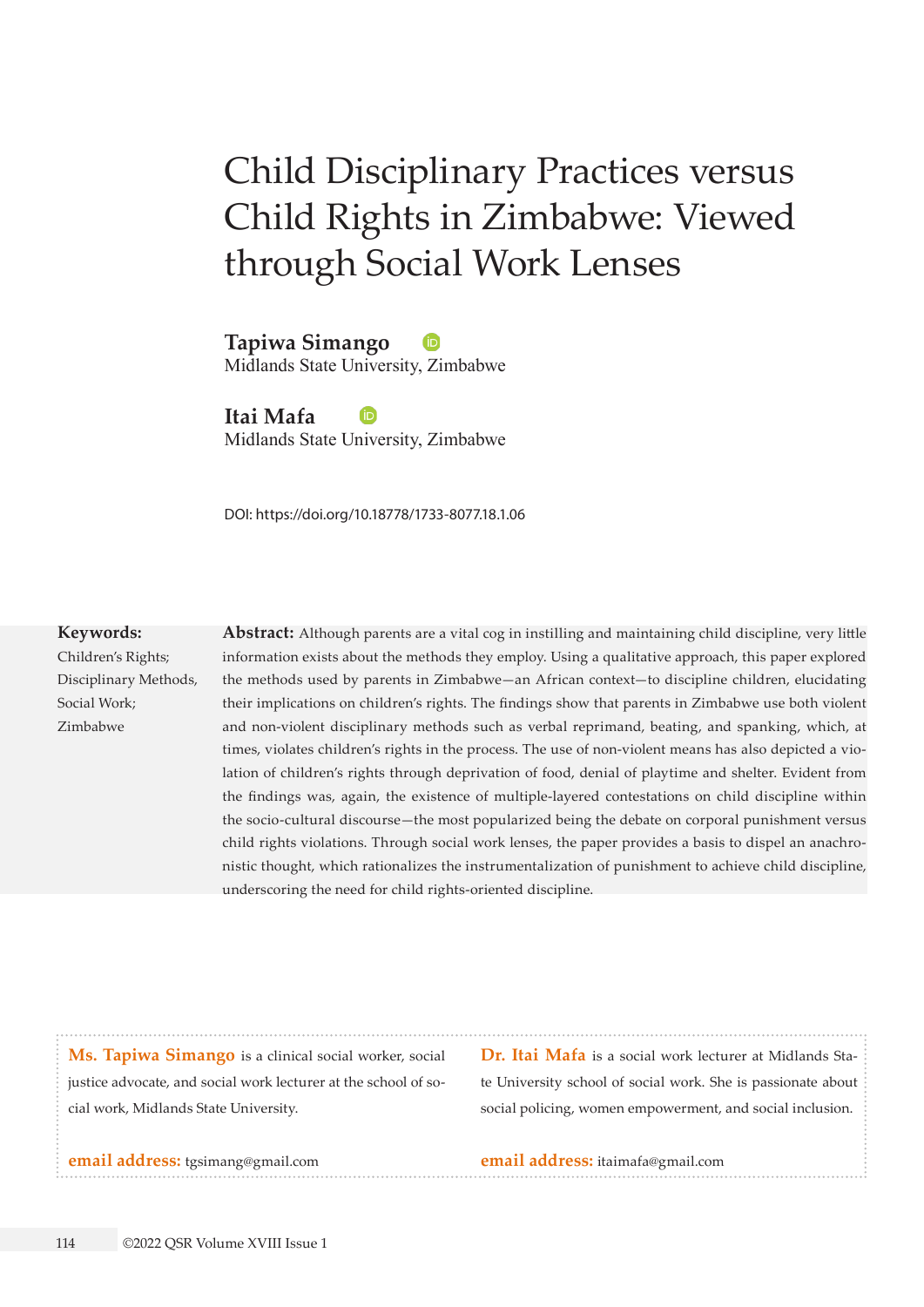# **Introduction and Background**

The United Nations Convention on the Rights of the Child (UNCRC) (1989) mandates member states to ensure child protection through the legislature, sound administration systems, and socio-educational means. As such, the High Court of Zimbabwe declared corporal punishment on children illegal, citing inconsistencies with the Zimbabwean Constitution (Mushohwe 2018). The first declaration of constitutional invalidity of corporal punishment was on the 31st of December 2014 by Justice Muremba in the case of State v. Chokuramba. On the 1st of March 2017, Justice Mangota made a similar declaration, also citing inconsistencies of the practice to the provisions of the Zimbabwean Constitution Amendment Number 20 of 2013. The decision preceded a similar judgment on the 31st of December 2014 and was positively appreciated by child rights defenders, although contentiously perceived by parents and guardians as it constitutes part of the disciplinary methods parents employ. This contention, therefore, created a need to understand the parenting practices used in Zimbabwe during the disciplinary process and their effect on children's rights.

Discipline is meant to instill the "do's and don'ts," as well as the "what to" and "what not to" differences when faced with various circumstances. The word discipline is extracted from the Latin word *disciplina*, which entails teaching or giving guidance. However, it is frequently regarded as being synonymous with control and punishment. Straus (2004) notes that child discipline is an exercise that aims to achieve positive social conduct through the setting of behavioral limits and self-control. It can, thus, be argued that discipline is a process of imparting knowledge and skills needed to navigate through life's challenges. According to Evans (2006), disci-

pline involves activating a conducive atmosphere underpinned by positive relations between the parent and the child. It has also been understood to encompass knowledge, as well as developmental training that mold character, self-control, and orderliness.

At birth, Duschinsky (2012) argues that the human mind has no innate ideas, preconceived goals, or predetermined values. It is the process of socialization through different mediums that fills in this gap primarily through the parenting practices, which are adopted during the disciplinary process to instill the desired outcome (Baumrind, Larzelere, and Cowan 2002). It can then be argued that the socialization process is anchored on socio-cultural norms that discourage deviant behavior such as stealing, talking back to elders, being disrespectful derived from shared values such as integrity, respect, and family cohesion. Thus, the process of discipline tries to introduce and reinforce these values in a child, which might, at times, result in the violation of their rights.

UNICEF (2010) notes that principal to any culture is the process of child-rearing, which involves the schooling of self-control, together with behavior that is acceptable to the society. The family setup is the primary institution for socialization and a critical disciplinary entity that builds character and molds favorable norms within the society (Mugumbate and Chereni 2019). The UNCRC (1989), article 5, records the vital guiding role parents and alternate caregivers play in the nurturing course of children's development. Through a structured apprenticeship-like relationship, children anywhere in the world amass their culture to become socially apt beings (Vygotsky 1978). From basic language skills to grooming and deportment, as well as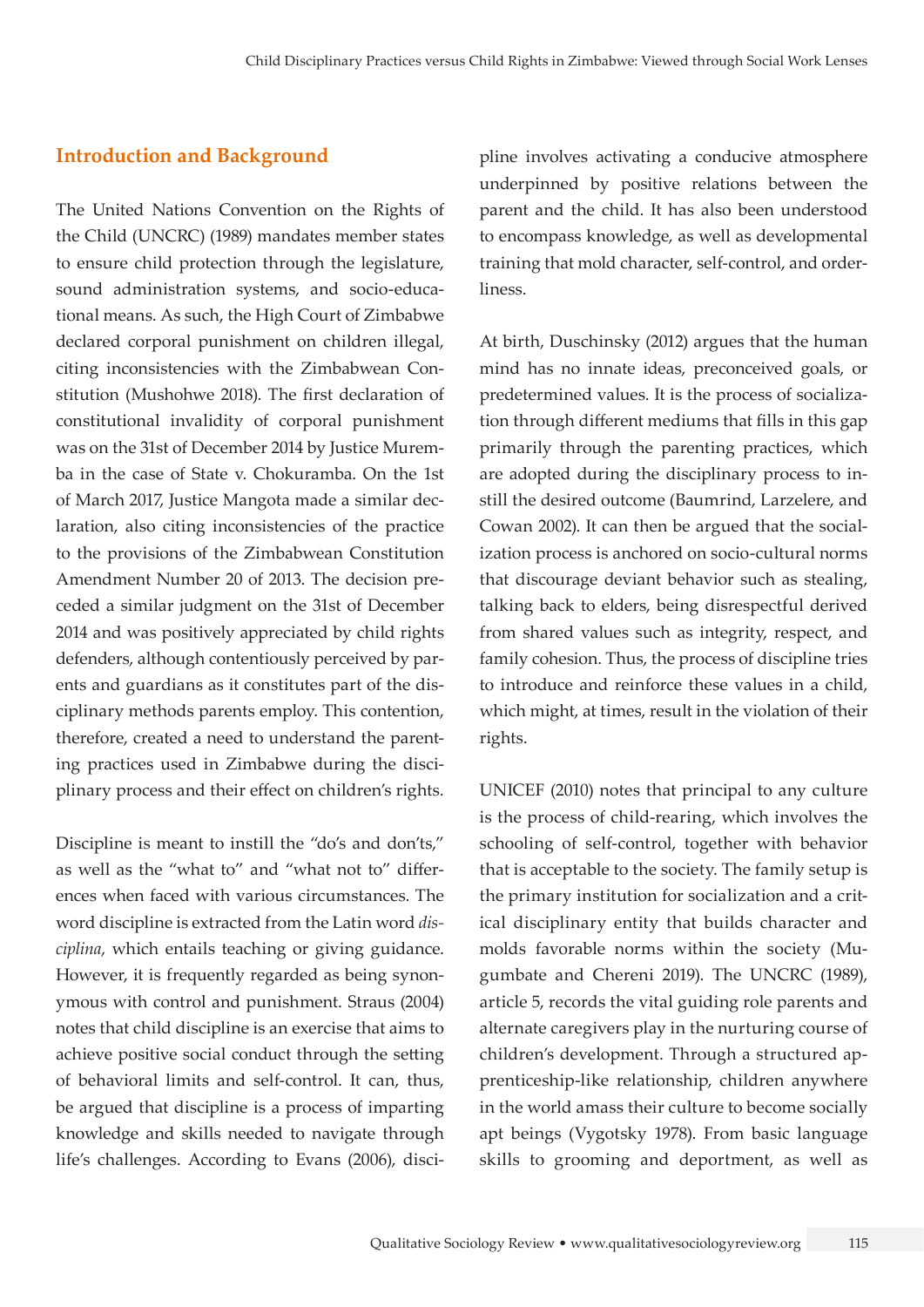couture, this complex process concretizes a child to become a person befit for society. The rationale behind the use of discipline is, therefore, premised on curbing deviance within socially set boundaries derived from a communal set of norms, values, and beliefs (Sadik 2018). Various tools are engaged around the globe to make this possible, inclusive of verbal instruction, coaching, storytelling, proverbial instruction, as well as spanking, which has invoked intense debates surrounding its legality (Amos 2013).

In the African way of life, children are a shared responsibility of everyone in the community (Amos 2013). This position is grounded within the notions of *Ubuntu*, which envisions the totality of a human being as based on the other. Hence, the maxim, "I am because you are" (Mugumbate and Chereni 2019:28). It is then imperative to note that children and concepts of childhood are not mere abstracts but phenomenologies constructed and born out of the social interpretations of the indigenous folk. The African child-rearing system makes use of folktales and, at times, violent methods, which violate children's rights, such as beating, in an attempt to inculcate positive discipline in children (Amos 2013). Dawkins (1951) defines folktales as a story that is passed from generation to generation through oral tradition. Emery (2012 as cited in Amos 2013) concurs that a folktale is a traditional account, usually mysterious, passed down verbally as a means of instilling virtues in children.

In Zimbabwe, likewise, folktales (*ngano*) would be narrated by the elderly people to the younger ones to encourage qualities such as giving and caring for one another. Sone (2018) also notes that elderly people would assume the parental role in their word of advice during the storytime, molding the young ones. Thus, the extended family would also come in to discipline the child. Shumba (2001) contends that traditionally, non-violent methods such as proverbs, riddles, folktales, songs, legends, and myths played a critical role in disciplining children aside from corporal punishment. Proverbs are generalized truths that have been accumulated through the experiences of preceding generations with an educational value derived from the past for young ones to emulate or avoid. According to Shumba (2003), these teachings through proverbs also cultivated a sense of responsibility in young persons. For example, *Rina manyanga hariputirwe*, translating to mean that there is nothing bad done in secret that can be hidden forever, would then encourage the child not to do bad things and act deceptively, assuming that no one will find out as it would always come to light. Sone (2018), however, argues that while the culture of storytelling has since become extinct within the African culture, sustainably beating is still existent. The contemporary era reflects this typology through a mix of both verbal and non-verbal means of discipline.

It can be argued that within this discourse, possible gross child rights atrocities and violations might occur under the guise of producing a well-behaved and socially acceptable person. Hence, the need for further exploration of parental practices employed during the disciplinary process in this context. Regarding this, UNICEF (2010:vii) notes that,

the protection of children from violence is a fundamental right the international community has solemnly pledged to safeguard for all children, everywhere and at all times. Unfortunately, however, violence remains a harsh reality for millions of children around the world and leaves long-lasting consequences on children's lives.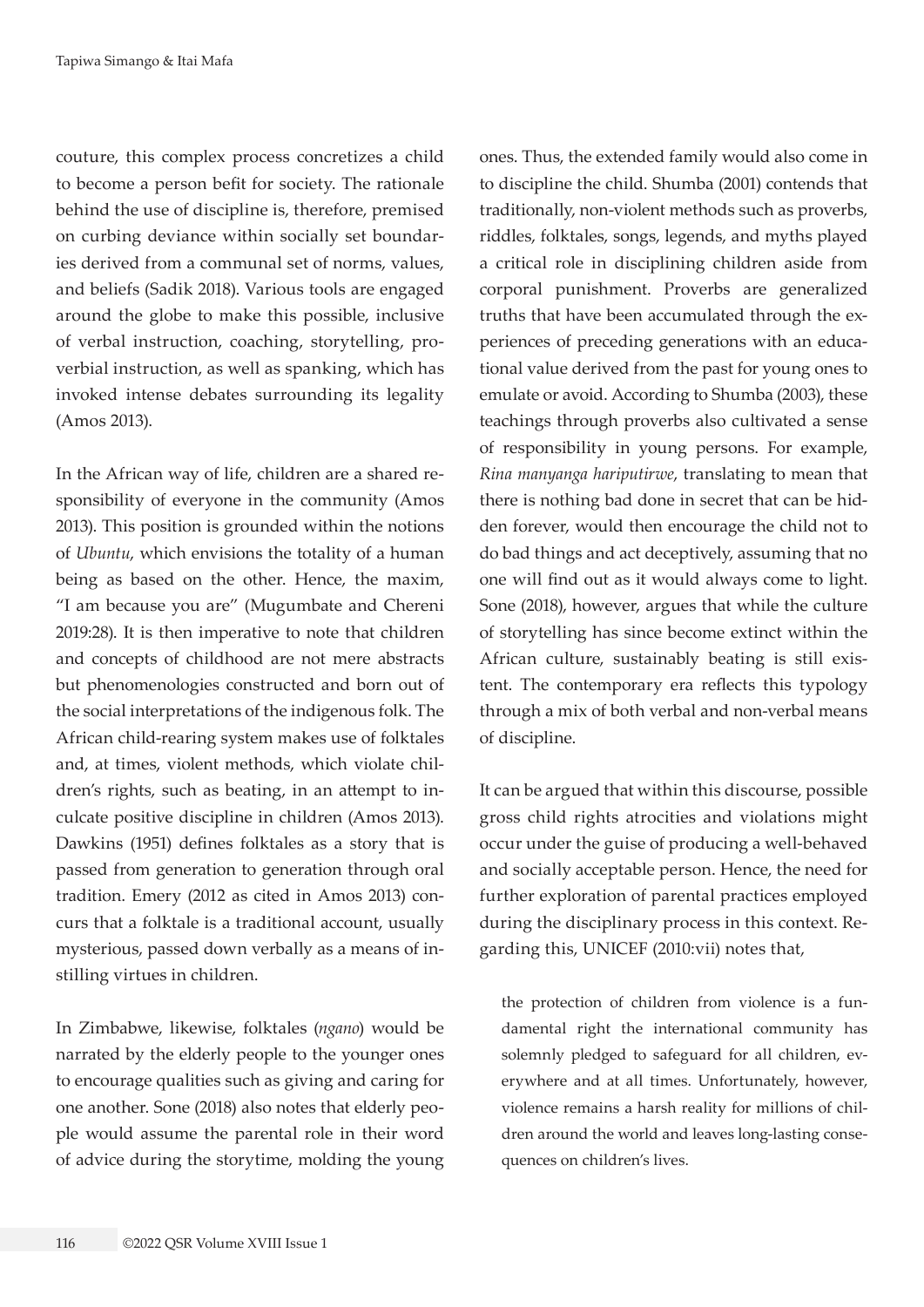This is because harsh disciplinary measures, such as corporal punishment, are often used in the African context. Mapara (2009) also notes that from a cultural perspective, beating a child, as well as employing corporal punishment, is generally acceptable. The United Nations General Comment No. 8 (UNCRC 2006) of the UNCRC defines corporal punishment as punishment where physical force is dispensed in anticipation of inflicting a certain level of pain or distress, however light. Straus (2004), in agreement, argues that corporal punishment denotes the deliberate use of physical pain as a means to alter behavior. According to Gershoff (2002), this punishment may constitute slapping, pinching, hitting, kicking, shoving, punching, and choking. Paradoxically, positioning discipline within this context has led to debates on the state of the discipline, corporal punishment, and parental control (Zindi 1995; Shumba 2003; Maphosa and Shumba 2010; Matope and Mugodzwa 2011; Makwanya, Moyo, and Nyenya 2012; Mugabe and Maposa 2013; Gudyanga, Mbengo, and Wadesango 2014; Gambanga 2015; Durrant and Stewart-Tufescu 2017).

According to the Universal Declaration of Human Rights (1948), children's rights are inalienable and should be guaranteed without compromise. The realization of this state of "personhood" is attested by the paradigm shift through the UNCRC (1989), which mandates member states to ensure child protection through the legislature, sound administration systems, and socio-educational means to curb any form of corporal punishment. In Africa, this is affirmed by the *African Charter on the Rights and Welfare of Children* (ACRWC) Article 1 (OAU 1990), which also ensures that state parties undertake necessary steps consistent with their constitutional processes to enact legislature and other measures necessary for the realization of children's rights.

In Zimbabwe, children's rights formulate part of the national objectives in the Constitution of 2013, under Chapter 2 Section 19. These rights are further detailed under Chapter 4 Part 3 Section 81. The concept of pro-child rights is salient but implicitly stated. For example, Section 81 1 (e) provides for the protection of children from all forms of abuse. This is buttressed by the general provisions for fundamental human rights and freedoms in Chapter 4, which ensures the protection of children. These rights include the right to life (Section 48), the right to human dignity (Section 51), the right of freedom from torture or cruel, inhuman, or degrading treatment or punishment (Section 53), and the right to healthcare (Section 76). More so, Chapter 2 Section 19 (1) obligates the state to adopt policies and measures to ensure that children's rights are upheld, realizing the importance of protecting and supporting the family as the basic unit for society (Chapter 2 Section 25). It is within this context that the High Court of Zimbabwe outlawed corporal punishment on children, citing inconsistencies with the Constitution (Mushohwe 2018; Constitution of Zimbabwe Amendment [No. 20] Act 2013). Concerning this, Durrant and Stewart-Tufescu (2017:57) beckons for,

a reframing and restoring of "discipline" as a process of facilitating the development of children's knowledge and understanding, thereby optimizing their development and strengthening their evolving capacities to actualize their rights.

Furthermore, the Children's Act of Zimbabwe (2002), in consistency with the Constitution of Zimbabwe (Constitution of Zimbabwe Amendment [No. 20] Act 2013), provides the practical guidelines to safeguard the welfare and well-being of children in Zimbabwe. The Act obligates social works as the legal guardians for all children. For Ife (2012), social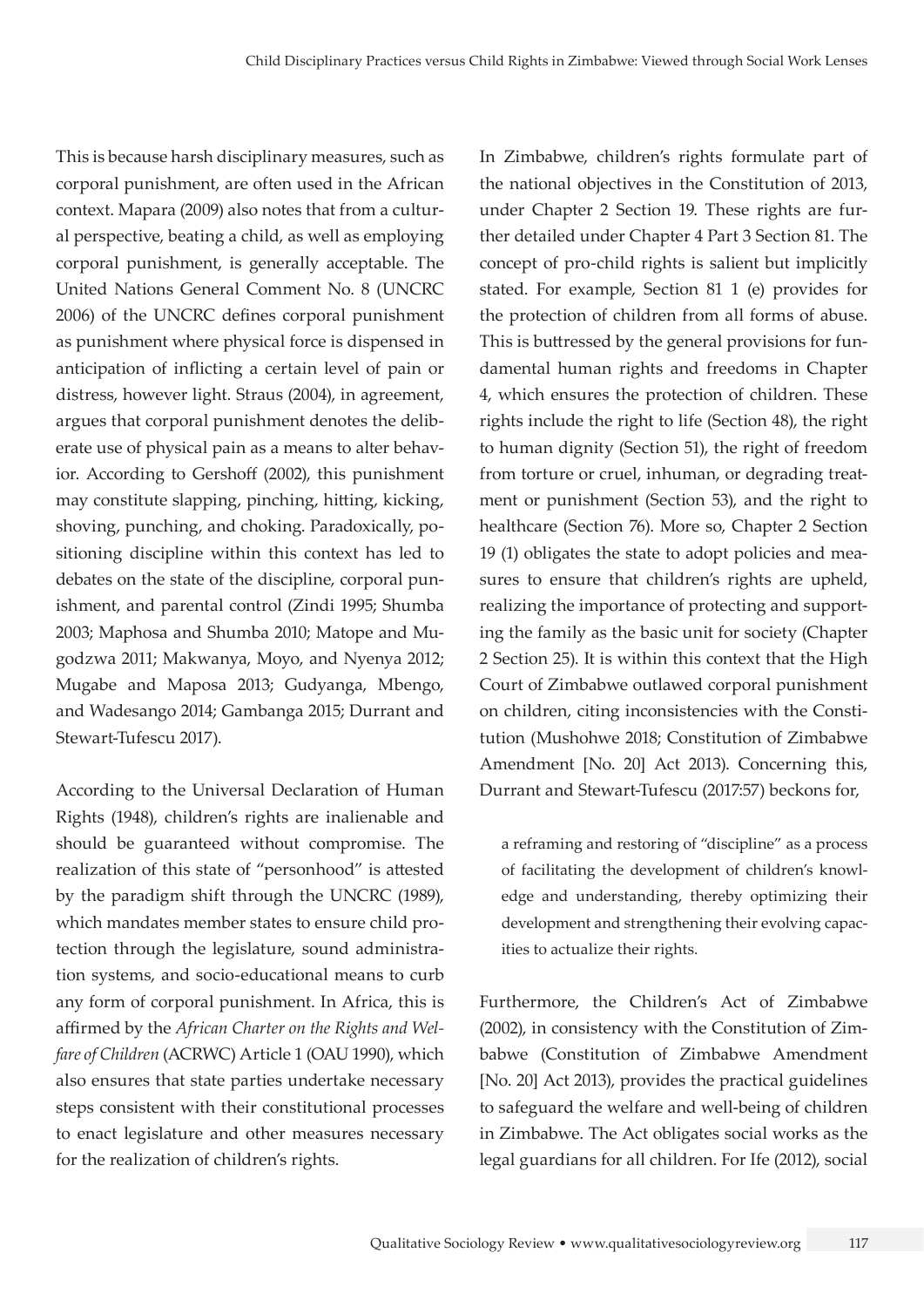work as a human rights-based profession and the vanguard of children's rights is mandated by the law to uphold children's rights (OAU 1990; UNCRC 2006; Children's Act of Zimbabwe [Chapter 5:06] 2002; Constitution of Zimbabwe Amendment [No. 20] Act 2013). This is also validated by the value of social justice, which anchors social work practice. As advocates, social workers are further obligated to protect children from any harmful practice embedded within the disciplinary processes. This, then, positions social workers to ensure that children's rights are upheld at micro, meso, and macro levels of interaction. Given this, the research sought to explore parental practices employed during the disciplinary process and ultimately the impact of these on children's rights.

# **Problem Statement**

In 2015, Zimbabwe outlawed corporal punishment, a position that was viewed as compromising the role of parents in child discipline. The outlaw was attributed to inconsistencies of corporal punishment with the provisions of the Zimbabwean Constitution Amendment No. 20 of 2013. This decision was judiciously influenced by a few case reviews (Mushohwe 2018), consequently disempowering parents of their disciplinary function. Parents and educators who perpetrate corporal punishment face possible imprisonment under child rights violations or the latter can be suspended from service. However, although the law is clear, there is the persistent use of corporal punishment at different levels in society. This is as a result of the contextual dissonance between the law and indigenous disciplinary practices gravitated by limited knowledge on the subject area. Numerous studies have been done in the country in support of and against corporal punishment (Zindi 1995; Shumba 2003; Chemhuru 2010;

Maphosa and Shumba 2010; Matope and Mugodzwa 2011; Makwanya, Moyo, and Nyenya 2012; Shumba, Ndofirepi, and Musengi 2012; Mugabe and Maposa 2013; Gudyanga, Mbengo, and Wadesango 2014; Gambanga 2015) but fundamentally missing was the parents' narrative and an examination of the varied disciplinary methods they employ (UNICEF 2010). The law adopts a westernized approach to child discipline, which is not harmonized with indigenous parenting practices that uphold the family as the primary disciplinary conduit. This dialectic highly compromises the child protection function, which is a responsibility of multiple stakeholders, including the social work profession in Zimbabwe, because there is a lack of mutual understanding and harmony. As a result, ethical dilemmas emanate in designing evidence-based and culturally-sensitive interventions that enhance child discipline. Social workers handle cases on child delinquency inclusive of drug abuse, truancy, theft, as well as children in conflict with the law. In ensuring sustainable interventions it is, therefore, critical to note the importance of the family as an institution of primary care to ensure positive parenting practices.

# **Theoretical Frame**

The study was underpinned by Vygotsky's (1978) Social Cultural Theory. The theory postulates that social interaction is principal in the growth of thought and consciousness molding as the individual interacts with the external world. Vygotsky (1978) thus coined the concept of the zone of proximal development (ZPD), where learning refers to apprenticeship guided by capable peers. The theory's relevance in this study is in the exploration of the learning process that concretizes disciplines through three key elements: (1) discipline as a socially-mediated outcome, which results from social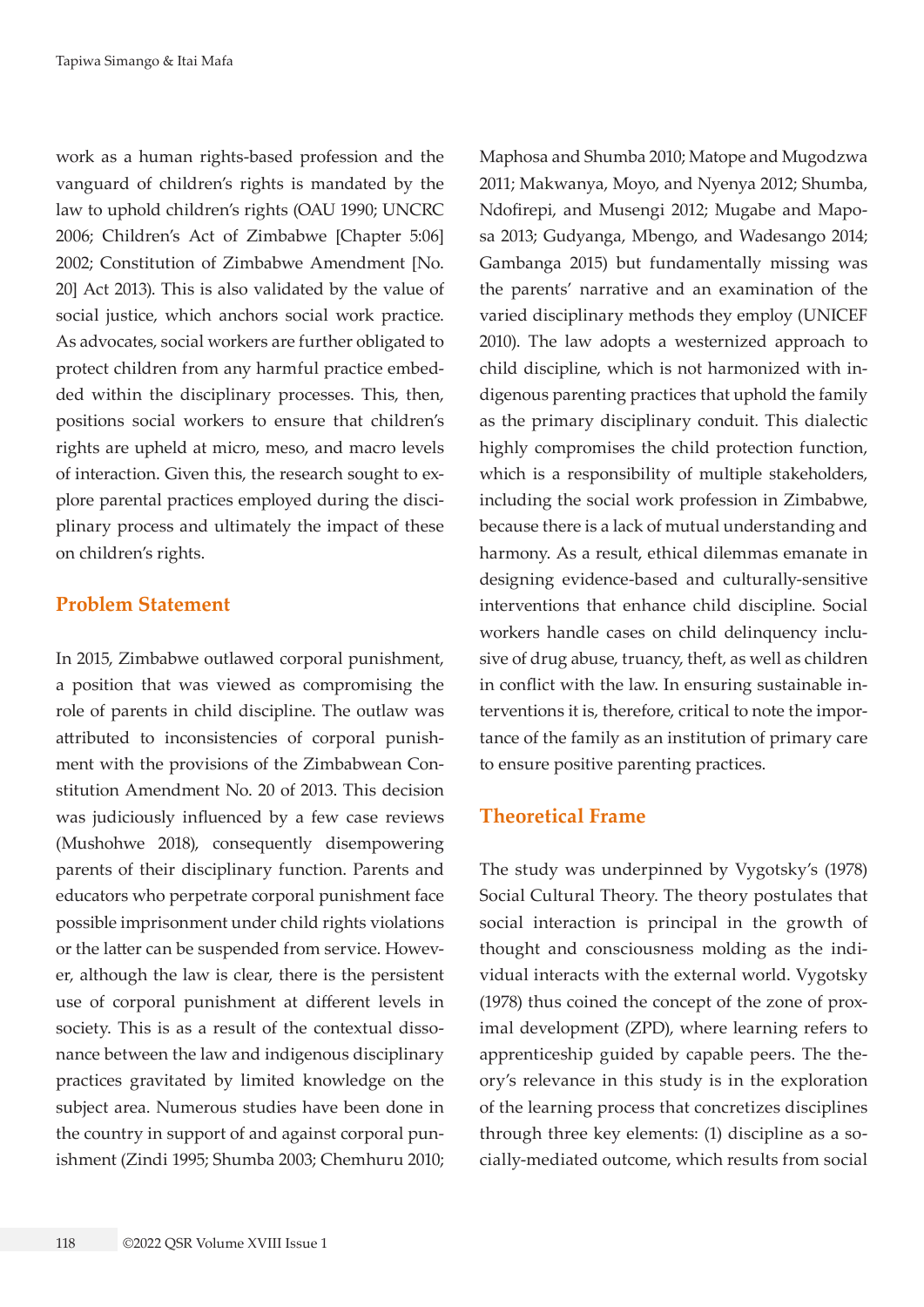interactions; (2) children as apprentices or subjects who know nothing but rely on external guidance to master socially acceptable behavior; and lastly, (3) the inter-linkage between child behavior, child discipline, and the society. The theory, therefore, allowed for the exploration of methods employed by parents in disciplining children because it enabled the researchers to understand the interplay of social and cultural influences on what shapes the process of discipline and what defines the standard of what is perceived as a discipline. The theory also allowed researchers to understand the role parents play in the disciplinary process in which they act as guides to children who rely on them to conceptualize what society perceives as acceptable. Lastly, the theoretical framework allowed for an analysis of the methods that parents employed (child discipline) and the greater legal framework of child rights (society) that influences child discipline and child rights violations.

# **Study Methodology**

The section will cover information on the research participants, the data collection methods, ethical issues, and data analysis.

# **Methodology**

The study employed a qualitative approach that was descriptive and exploratory in nature, underpinned by the social constructivist paradigm to explore the methods parents in Chimanimani use to instill discipline in their children. A phenomenology design was preferred because it enabled the subject of parental discipline to be studied exhaustively within a natural setting (Neubauer, Witkop, and Varpio 2019). In-depth interviews were used to gather qualitative information from parents of children, as well as from various key informants. Two (2) separate interview schedules were used for the parents and key informants. Chimanimani district was considered appropriate for this study because it has a polarized urban and rural divide in the district, which made it possible to gain insight into both traditional and contemporary disciplinary methods.

### **Sampling Procedure and Techniques**

Purposive sampling, which is a non-probability technique based on the judgment of the researcher (Engel and Schutt 2009), was used to select the parents and key informants. A selection criterion for parents was developed first to identify study participants with the required characteristics. This was then employed to purposely pick parents who had children under eighteen (18) from the target population in the Chimanimani district. A pastor, a traditional healer, a school principal, and a social worker were selected as key informants based on their expertise and manifold experiences on child discipline, child protection, and children's rights in the targeted district.

# **Study's Selection Criteria and Sample Size**

The inclusion of study participants was dualistic as it was informed by a selection criterion for the parents and expertise on the part of the key informants. For the parents, the selection criterion was married or single parents with children under the age of eighteen (18) in the Chimanimani district. For interviews, sixteen (16) parents were included based on the principle of saturation. The four (4) key informants were included to give a holistic view of child disciplinary practices. This resulted in a cumulative sample of twenty (20) participants.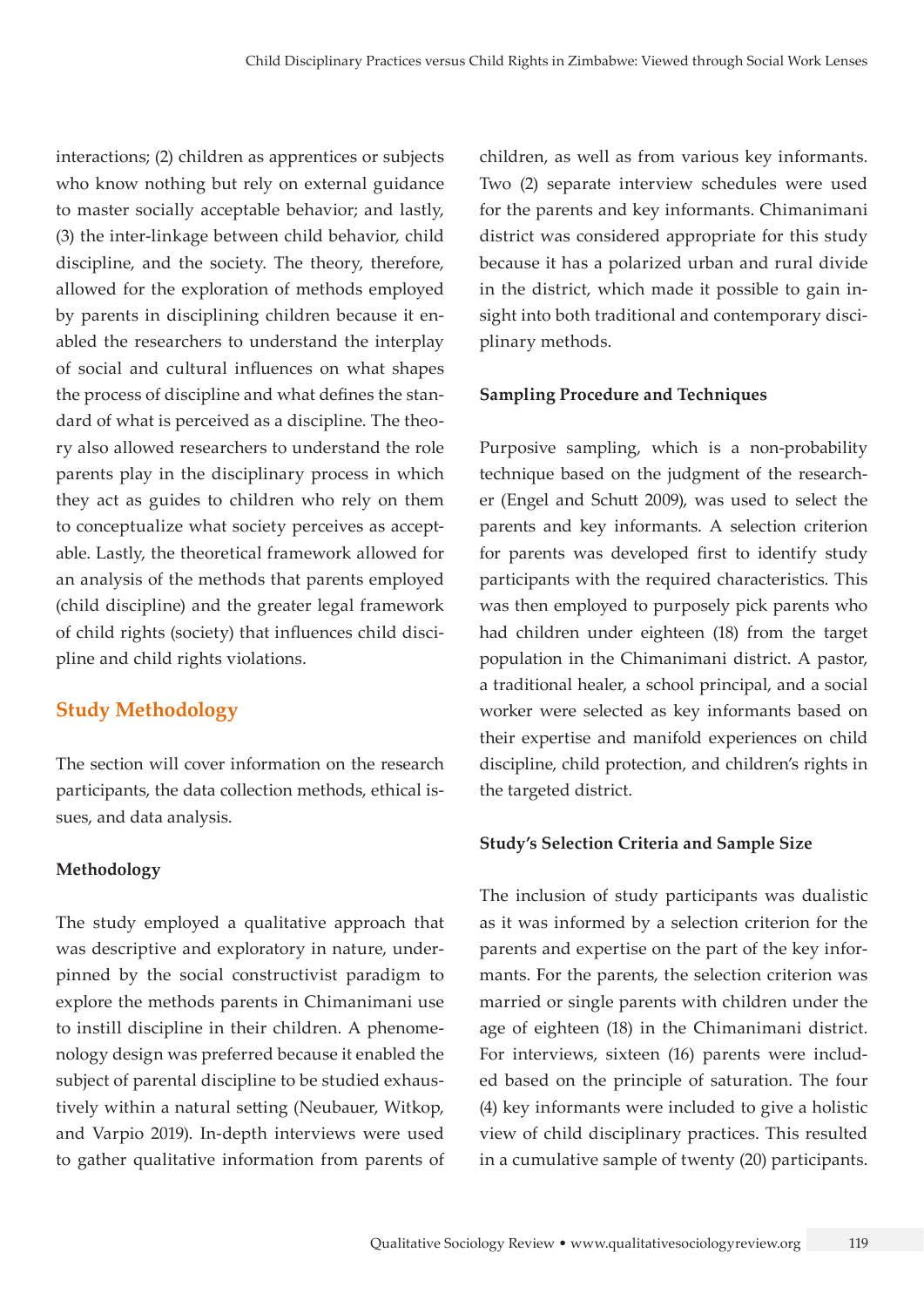| Pseudonym    | <b>Sex</b> | Age | <b>Level of Education</b> | <b>Marital Status</b> | No. of children |
|--------------|------------|-----|---------------------------|-----------------------|-----------------|
| $\mathbf{A}$ | Female     | 35  | Primary                   | Married               | 3               |
| $\mathsf{C}$ | Female     | 42  | Secondary                 | Married               | $\overline{4}$  |
| ${\bf E}$    | Female     | 27  | Secondary                 | Single                | $\overline{2}$  |
| $\mathsf{G}$ | Female     | 54  | Secondary                 | Married               | $\overline{4}$  |
| I            | Male       | 32  | University                | Single                | $\overline{3}$  |
| J            | Male       | 38  | Secondary                 | Married               | $\overline{4}$  |
| $\mathbf L$  | Female     | 30  | <b>Technical College</b>  | Single                | $\mathbf{1}$    |
| $\mathbf N$  | Female     | 41  | Primary                   | Married               | $\overline{4}$  |
| $\rm P$      | Male       | 45  | Primary                   | Married               | $\overline{3}$  |
| $\mathbb{R}$ | Male       | 49  | Secondary                 | Married               | 5               |
| $\mathbf S$  | Female     | 33  | Secondary                 | Single                | 3               |
| $\mathbf T$  | Female     | 29  | University                | Married               | $\overline{4}$  |
| Q            | Male       | 36  | Secondary                 | Marred                | $\overline{4}$  |
| W            | Male       | 28  | Secondary                 | Single                | $\overline{2}$  |
| Y            | Female     | 27  | University                | Married               | $\mathbf{1}$    |
| Z            | Female     | 39  | <b>Technical College</b>  | Separated             | 3               |

**Table 1. Parents' biographical information**

*Source: Self-elaboration.*

#### **Table 2. Key informants information**

| Pseudonym    | <b>Sex</b> | Age | Level of education         | Occupation         | <b>Marital status</b> |
|--------------|------------|-----|----------------------------|--------------------|-----------------------|
| М            | Female     | 63  | Primary                    | Traditional healer | Widowed               |
| D            | Male       | 48  | University                 | Social worker      | Married               |
| U            | Female     | 39  | University                 | School principal   | Single                |
| $\mathsf{X}$ | Male       | 55  | <b>Theological College</b> | Pastor             | Married               |

*Source: Self-elaboration.*

#### **Data Gathering and Analysis**

Data were gathered through a total of twenty (20) interviews that were done over a period of three (3) weeks. The medium of communication was the local language called *Chindau*, which the researchers were also conversant with. Sixteen (16) interviews were conducted with parents making use of an interview schedule. Also, four (4) key informant interviews were conducted at participants' residential areas and workplaces, according to their preferences, using a different interview schedule with open-end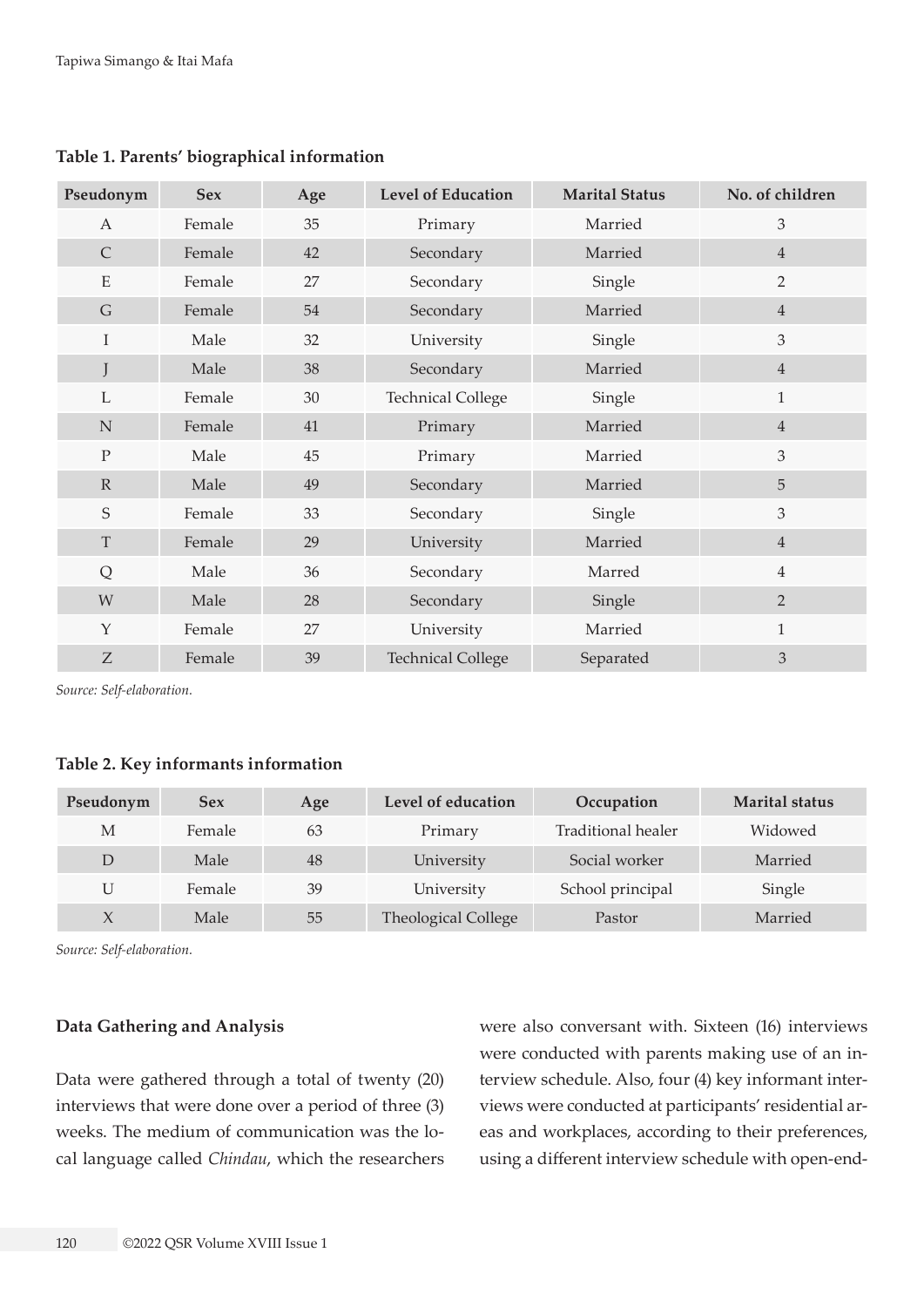ed questions and probing areas. The interviews lasted between thirty (30) minutes to forty-five minutes (45) due to the nature of the open-ended questions that were asked.

Thematic analysis using steps proposed by Braun and Clarke (2006) was used to analyze data. The researchers familiarized themselves with the data by manually transcribing the recorded interviews. These were read through, making notes on the initial impression, after which initial codes were generated. Open-coding was used as there were no pre-set codes. A review and modification of the themes identified during the initial coding were undertaken to assess their coherence and distinctness. Data relevant for each theme was gathered manually from the transcribed interviews by copying and pasting them to a worksheet (Bree and Gallagher 2016) where themes were defined and analyzed as presented in the findings and discussion.

#### **Ethical Issues**

The study appreciated the sensitivity of the subject under investigation with regards to disclosure of harmful disciplinary practices against children by parents and in observance of the no-harm principle, and deontological-oriented precautionary measures were put in place to protect children if the need arose. This involved the use of social work professional ethics that implore upon the social worker as a researcher to inform relevant authorities if there is a risk of harm or loss of life. To protect the parties involved, informed consent and the voluntary participation of study participants were also observed. Before enrolment, the researchers explained to the prospective study participants the purpose of the study. An effort was made to clarify that participation was voluntary upon which the participants were free to withdraw if at any point they did not feel comfortable proceeding (Engel and Schutt 2009). Confidentiality and anonymity ethics were also employed in safeguarding the identity of the study participants by assigning codes to all participants. There is no legal action that was taken against participants that testified to abusing their children because their confessions were made in retrospect, way after the incidents. To satisfy the ethics of legality, the study got clearance and permission from the District Development Officer, the officer responsible for overseeing any activity conducted in the district. Permission and ethical clearance were also granted by the researchers' institution.

#### **Limitations of the Study**

The study focused on a small sample drawn from the Chimanimani district. This may pose limitations for the transferability of the findings across Zimbabwe. Nonetheless, the triangulation of data sources is believed to have augmented the credibility and dependability of the study findings (Shenton 2004). Furthermore, direct quotes from participants provide insights from study participants as a way of augmenting the trustworthiness of this study and can thus be used to carry out a wider study, which can give a broader understanding of the phenomenon.

# **Findings and Discussions**

The results generally showed that parents discipline their children with the belief that they will be acting in the best interest of the child. The study further indicated that parents use various dysfunctional methods to discipline children, including beating and spanking, and sometimes burning. These methodologies varied according to parents' prefer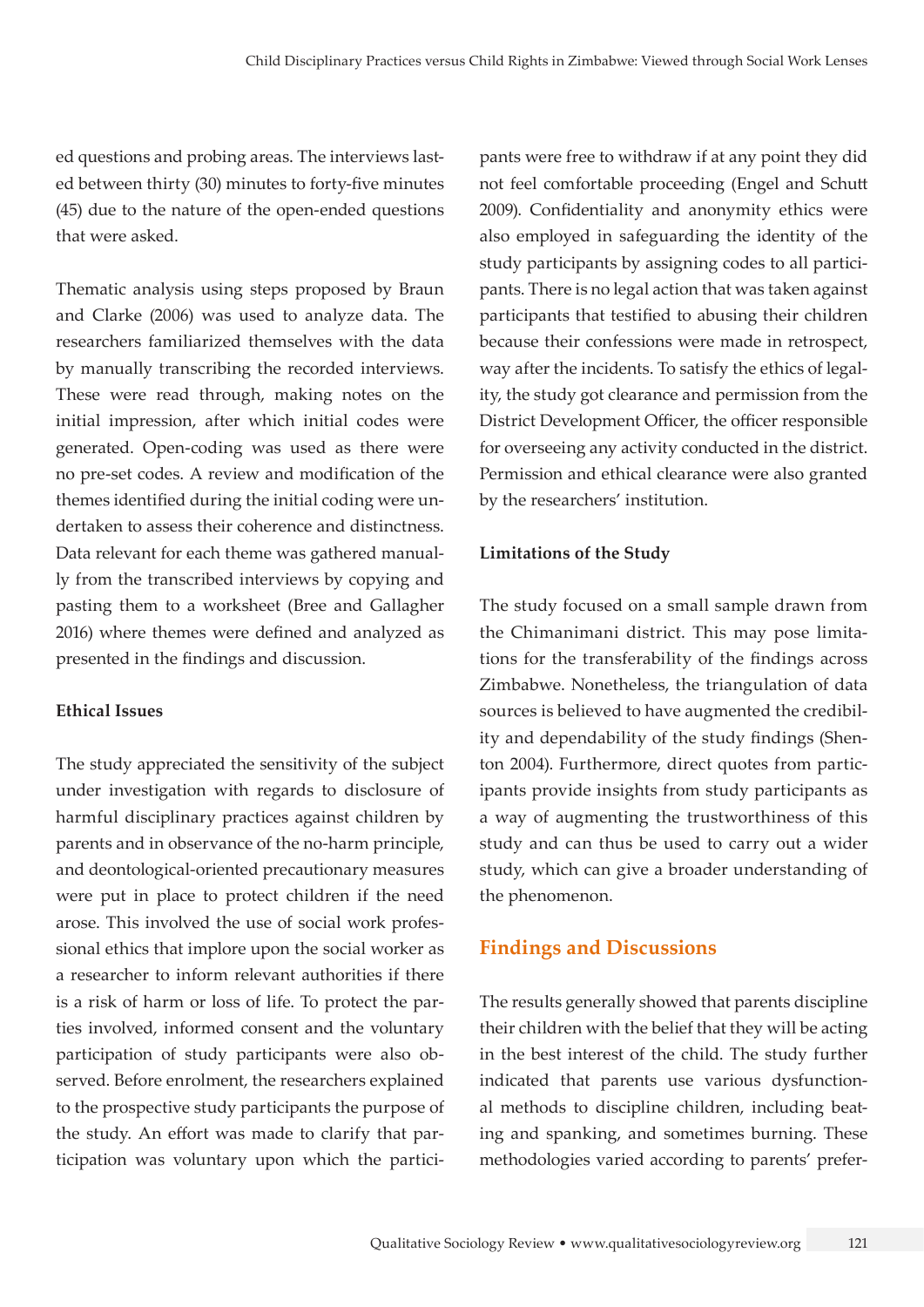ences, their understanding of the discipline, as well as their different temperaments. Parents also employed verbal reprimand and deprivation to achieve child discipline. The study further established the prevalence of discord between the provision of the law and the context. These are explored further in the findings and discussion section below.

#### **Beating and Spanking**

Findings from the study showed that parents beat and spanked their children to achieve desired discipline. This was usually undertaken within the discipline hierarchical system when verbal reprimand was perceived to be ineffective. There were differences in the level of beating, depending on the issue at hand. This was determined by the type of mischief, as well as repetition of a particular offense after a verbal reprimand. Mischief and offenses such as stealing, coming home late, lying, and the use of vulgar language called for a beating. The number of strokes was also determined on count or with the level of remorsefulness of the child. Children from the age of three up to ten were mostly beaten because it was noted that they barely understood concepts when engaged in conversation. This is attested to by the verbatim below:

Personally, I do not like to beat up children and, nowadays, we hear the government no longer allows us to do so, but it is necessary, especially when they continue doing the same thing or when they steal. My husband works away from home, and most of the time, I am left with the children. At times, when you talk to them when they have done mischief, they tend to undermine you. So, at times, I just beat them to gain their respect. I use a belt or a stick, but sometimes, when I am angry, I can use my hands to slap them. I stop beating them when I am satisfied that the punishment has been served or when they apologize during the beating. [Participant A, Interview]

My boy is just five. He is an only child and still too small to understand stuff when you talk to him. He has a tendency of taking you seriously when you change your voice tone or spank him using your hands. I do not beat him because of his age, but I just give a small spanking, only like when he lies or refuses to do something I would have instructed. [Participant R, Interview]

A key informant echoed the importance of explaining the disciplinary process to children before beating them, he noted that,

The Bible says, "spare the rod and spoil the child," and this is what we teach at church. This, however, does not mean parents should just beat up their children for the sake of it. It should be done with love and after it has been explained why the child is being beaten. When a beating is done well, a child should never be left confused about the reasons why they were beaten in the first place. In the country, the beating of children was forbidden because of excessive use of corporal punishment, we know it is also good, but the rod should not be spared too. [Participant X, Key Informant—pastor]

The findings above indicate that parents make use of more than one disciplinary method. This versatility is seen in that they may make use of both non-violent and violent means to discipline children in varied magnitude and hierarchy, with the latter being antagonistic with the provisions of children's rights. The power dynamics argument is also highlighted when mothers use beating to demand respect from their children as the patriarchal leaning in Africa often accords fathers or men disciplinary powers. From the findings, it appears as if this so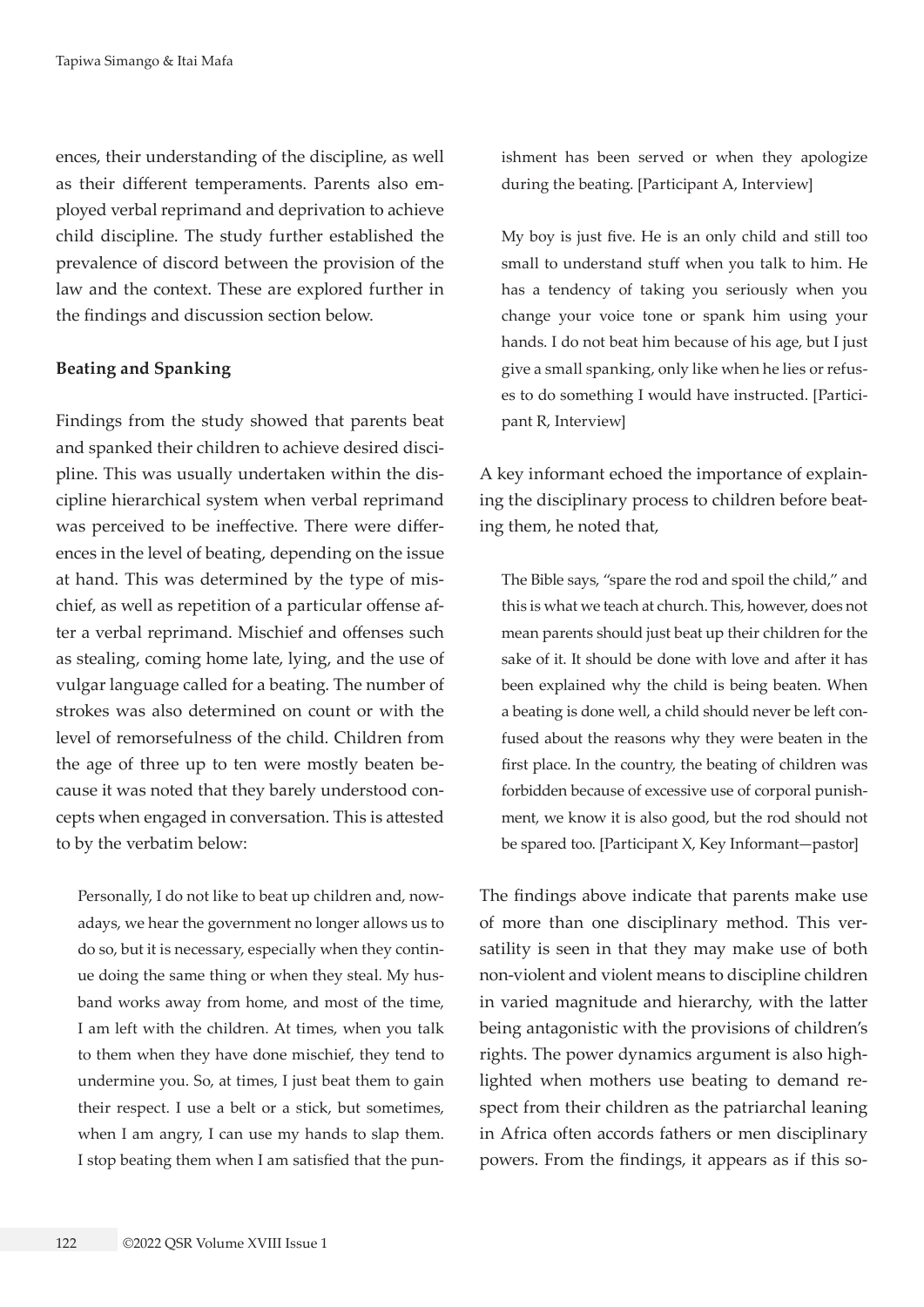cial inclination pushes some mothers to adopt harsh disciplinary methodologies to rubber-stamp their authority and the need to be heard, as well. The findings, again, indicate that parents selectively and knowingly make use of spanking and beating to discipline their children, despite knowledge of its illegality in Zimbabwe. It also shows the subjectivity of discipline in that what some parents may perceive as "small beating" is a violation of a child's right. It can, then, be argued that although there is a solid legislative framework, which upholds child rights, physical punishment is still carried out. This is further validated by the Afro Barometer (Ndoma 2017:1), which recorded that 72% of adults in Zimbabwe supported parents' use of physical means to instill discipline. The church doctrine, as well as socialization traits, seem to justify the use of beating as an acceptable behavior modification route, which is a worrying phenomenon. This violates the right of children to be protected against torture and cruel, inhumane, and degrading treatment or punishment according to Article 19 of the UNCRC (1989), Article 16 of the ACRWC (OAU 1990), and Chapter 4 Section 53 and Section 81 1 (e) of the Zimbabwean Constitution of 2013 (Constitution of Zimbabwe Amendment [No. 20] Act 2013).

#### **Burning**

The study findings established that parents, at times, use methodologies with lifelong consequences, such as burning, to discipline their children. Burning charcoal and a hot iron are some of the tools parents used to burn children to instill discipline. The findings also revealed that, in these situations, parents concealed the incidences and would not seek medical attention for the children. Parents who sought medical assistance, however, asked their children to lie about the cause of the burns because they were

aware of the legal implications. The key informant, a social worker, lamented that children were getting abused through disciplinary measures within their homes and that it was difficult to apprehend the cases since they were hidden or represented falsely. He revealed that children were often threatened or manipulated into silence. They only get to know some of these cases after receiving tips from the victims' neighbors or when the child has been relocated to some other area.

I do not want to speak about this because it makes me feel bad, and I was only young, I did not know how to deal with my first child. Back then, my son stole something from the house, and I noticed it but decided to keep quiet. He then went to play with his friends and came back at the end of the day. In the evening, when I had finished cooking, and he was seated there, too, I took burning charcoal with a spoon and placed it on his hands to punish him. I did not seek medical attention for the child then because I was scared of getting arrested. It is something that I regret a lot, especially now that I am born again. I feel bad every time I see my son, who is now grown up and based in South Africa. [Participant C, Interview]

I suspected my child to have stolen sugar in the house because she had other episodes of doing that. I really never verified, and whilst I had finished ironing, I called her and used the iron to burn her once on those hands that steal. When we went to the hospital, I instructed her to lie to the nurse that the iron had accidentally fallen on her. I did not want any trouble if the truth became known, and I even sent her to my sister's place for a holiday to avoid people asking about it. [Participant N, Interview]

Children can get physically impaired after a heavy beating, and some are traumatized for life. What is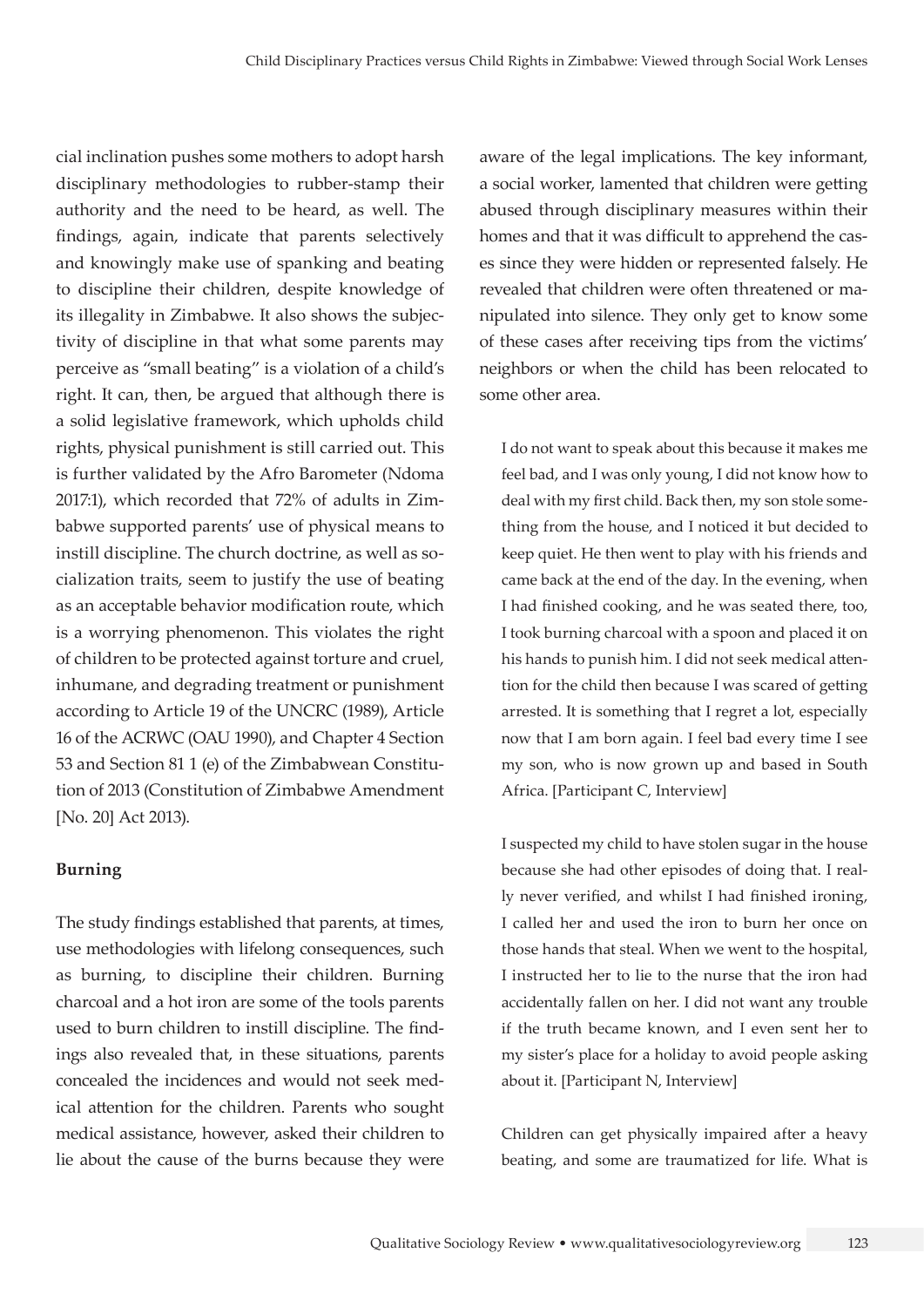sad is that the perpetrator will be a trusted parent, and the child usually does not betray this trust relationship by reporting the incident. They can get further threats if they speak out. Some of these cases have come to light through community tip-offs or when death has occurred. [Participant D, Key Informant—social worker]

These disturbing cases are a sad reality of our contemporary society and indicate the unrecorded abuses that children experience in the home environment where they are supposed to be loved and cared for. UNICEF (2010) validates these findings, contending that most violence against children occurs in the home, and very little information about this exists. In this position, children seldom have any power, which leaves them vulnerable and dependent upon the adult, in this case, who is the parent not only for protection but also for guidance. According to this existential state, it can be argued that Vygotsky's (1978) theory is concretized as it reinforces the idea of children being second to adults and acting as apprentices to be socialized about life. The findings further show a parental information and skills gap where some parents end up violating their children's rights because they are unprepared for parenthood. Although there is an existence of a robust legislative framework against corporal punishment, parents still employ this because they are unaware of pro-child rights disciplinary methodologies. Burning a child not only violates the notion of "acting in the best interest of the child" but is also against Article 16 of the ACRWC (OAU 1990) and Article 19 of the UNCRC (1989) on violence and abuse against children. Further, it infringes on the rights of the child to get medical attention according to the Zimbabwean Constitution Chapter 4 Section 76 (Constitution of Zimbabwe Amendment [No. 20] Act 2013), as well

as Article 14 of the ACRWC (OAU 1990) and Article 24 of the UNCRC (1989). It can be argued that, in the process of instilling discipline, parents, at times, violate children's rights and underplay their responsibilities as provisioned for by the UNCRC Article 18 (UNCRC 1989) and ACRWC Article 20 (OAU 1990) to ensure that domestic discipline upholds the human dignity of the child.

#### **Verbal Reprimand**

Parents who participated in the study also made use of verbal reprimand, either in its singular form or alongside another disciplinary method when disciplining their children. The findings affirmed that parents' religious affinity influenced their verbatim, which is used when disciplining a child, with some using Bible verses and teachings. This was done to equip and empower children with the life skills needed to navigate between right and wrong behavior. Some parents explained that they would talk, engage, and discuss disciplinary issues with their children. In some instances, scolding, proverbs, and exemplification were also used to get the desired behavior, depending on the gravity of the matter.

We make use of Bible counseling. For the greater part of it, Bible counseling is good and has wisdom. As parents, the Bible gives us the responsibility to do so. Proverbs 13:14 states that those who spare the rod show this, and the Bible says we should train up a child in the way they should grow, and they will not depart from those ways. I feel like the more you talk with your child, they get to understand you better as a parent. This way, mischief can be avoided altogether, because aside from guiding them, you are also giving them the life skills to differentiate between good and bad, and also to be responsible. [Participant E, Interview]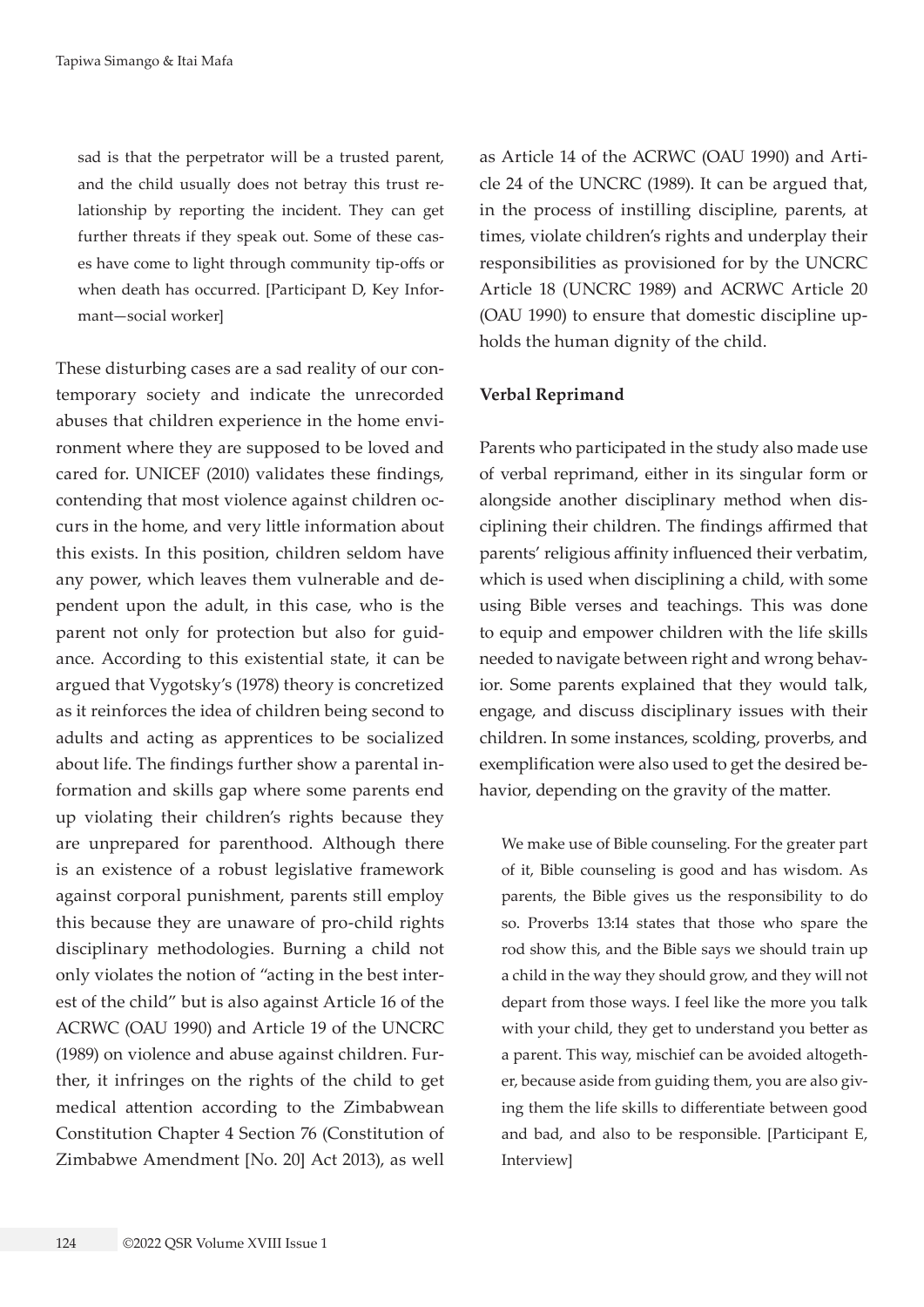Personally, I scold my child, sometimes I simply use *pfutsek* [translating to mean silly], or even at times, when I am really angry, I can compare their behavior to that of a dog. [Participant G, Interview]

In our tradition, we always go back to proverbs, which are wise words with a hidden meaning that is a life lesson. Also, we use similes drawn from real-life experiences within generations. These days, there is rarely the use of folklore because the way of life has changed. It is sad, this generation is lost. I do not know about these things they call rights, a child just says they have them, but they are not old enough to understand. You see, they lack the unhu [humanness] in munhu [person]. Back then, a child was everyone's child, and you would get corrected by anyone on the road. Nowadays, they are too wayward, and we just look at them if they listen, that's it, if they do not, that's it. [Participant M, Key Informant—traditional healer]

The study findings show that there are various forms of verbal reprimand, depending on the parents' choice of approach. More so, the verbatim above testifies to the truism that the use of verbal reprimand does not necessarily mean the absence of child rights violations. Scolding children, and also the use of demeaning or foul language equally constitute child abuse. Contrary to this, the key informant lamented over cultural erosion due to modernity where nuclear families are now the modus operandi for child care. The findings suggest the need to revert to traditional methodologies that could mold holistic behavior where child discipline was every elder's responsibility. There was the unearthing of the existence of rich latent indigenous knowledge derived from African culture, which could be re-adopted as an alternate method of discipline. The extended family and society in its totality would together raise children in society, thereby grounding children in acceptable ways. Such disciplinary methods were applauded for their ability to respect the dignity and rights of the child during a verbal reprimand. This is in line with the values upon which the UNCRC (1989) and the ACRWC (OAU 1990) are founded, with particular bias on *Ubuntu*, which underpins the ACRWC. The use of proverbs in African Tradition Religion augments Shumba's (2003) argument that proverbs and folklore play a critical role in disciplining children. Findings also affirm Amos' (2013) contention that within the African family setup, there exist alternatives that can help to cultivate positive discipline in children, such as folklore and proverbs. Likewise, Vygotsky's theory postulates that child discipline is a socially mediated outcome that results from social interactions. This is evident in the engagements parents make using verbal reprimand underpinned by indigenous knowledge reflective of this society's culture to yield desired behavior. In line with the notion of indigenization, therefore, there is a need to harmonize social work practice with culturally viable methods whose efficacy has been proven in maintaining and promoting child discipline and children's rights.

#### **Deprivation**

The findings from the study showed that parents made use of deprivation of certain amenities and privileges to impart discipline to their children. The most common type of deprivation noted was that of food and playtime. More so, the deprivation was situational and depended on the mischief thereof. Parents also reported on having employed lockouts as deprivation in instances where their children came home late after the curfew. The duration of the lockout lasted for an hour or overnight. The parent simply denied the child leeway to gain access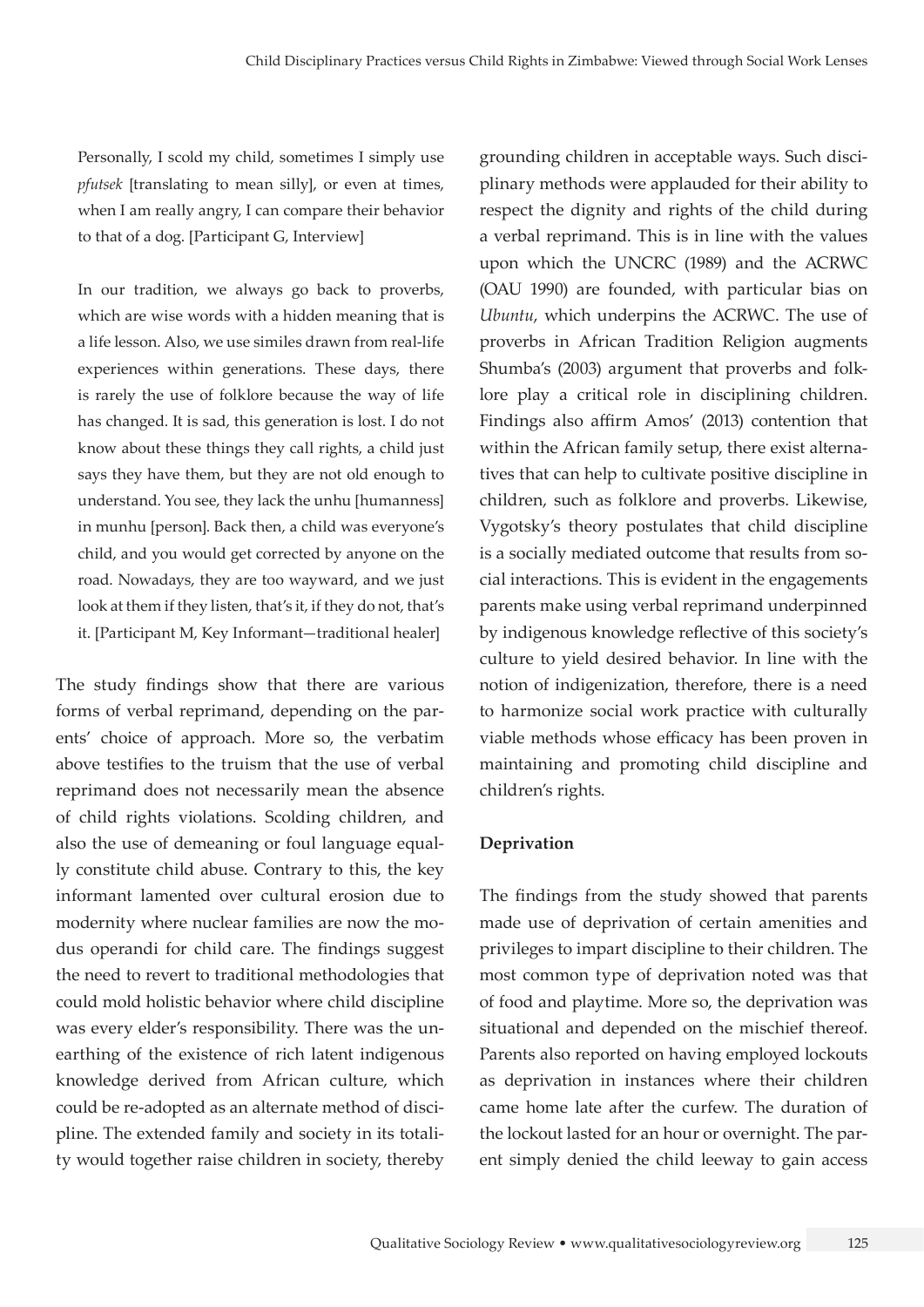to the house. Parents noted that their children had rights and instead of beating them out of fear of being arrested, would resort to other methods, such as deprivation. Some parents felt that deprivation was more effective compared to other methods.

My child stole some pieces of meat from the stew that was being cooked for supper. I was outside in the garden plucking vegetables. As I was walking back into the kitchen, I caught him in the act. That night, I did not give the boy supper because he had eaten his ahead of dinner. I explained to him that by stealing those pieces of meat, he had already had his supper. He cried and then apologized the following morning. [Participant L, Interview]

My son had not done the homework and went on to play with his friends. When he got back, I simply withdrew playtime and banned him from playing with his friends for a week. The other time he came back home from playing after our agreed curfew, I locked him outside from 19:00 to around 22:30. [Participant W, Interview]

A key informant from a local school noted that,

Children should not just be left to wander around. They need firm guidance, and it is not always that they misbehave that they should be beaten because they get used and get hardened. Parents can even take away favors and minimize things they like to do so that they learn that if you behave badly, you can lose something. However, this should not infringe on the rights of the child. [Participant U, Key Informant—school principal]

The findings above further depict the assumption that non-violent disciplinary methods do not violate the rights of children. It appears from the quotes

above that parents avoid physical methods, such as spanking, out of fear of being arrested, not necessarily because of the negative implications such methods have on children. This is reflective of a translation gap where the public has to be educated of the adverse psychosocial effects of violating children's rights, instead of simply threatening parents and guardians with legal actions. Again, evidence from the study suggests that despite the state having put in place measures to curb physical abuse of children at a policy level, its measures have not been undertaken to avail alternate positive disciplinary methods. It is for this reason that parents end up still abusing children with the utility of non-violent methods because the issue of child abuse and rights might not have been properly contextualized. Since the African culture may tolerate some form of disciplinary measures that are a violation of children's rights, these need to be dispelled to ensure child protection to uphold culture relativism. Ife (2012) also argues that cultural relativism is inalienable to the human rights discourse since human existence is meaningless without the culture upon which human survival is anchored on. Therefore, any meaningful interventions that protect children in disciplinary settings should be underpinned by cultural relevance to enhance effectiveness.

# **Implications and Recommendations for Child Protection**

The conclusions drawn from this paper have various implications on child protection because the term discipline is multi-layered cartilage, influenced by various social indices and thus, affecting the behavioral, emotional, and social facets of a child. This positions the social work profession as the legal guardians of children at the forefront of the discourse of child discipline and child rights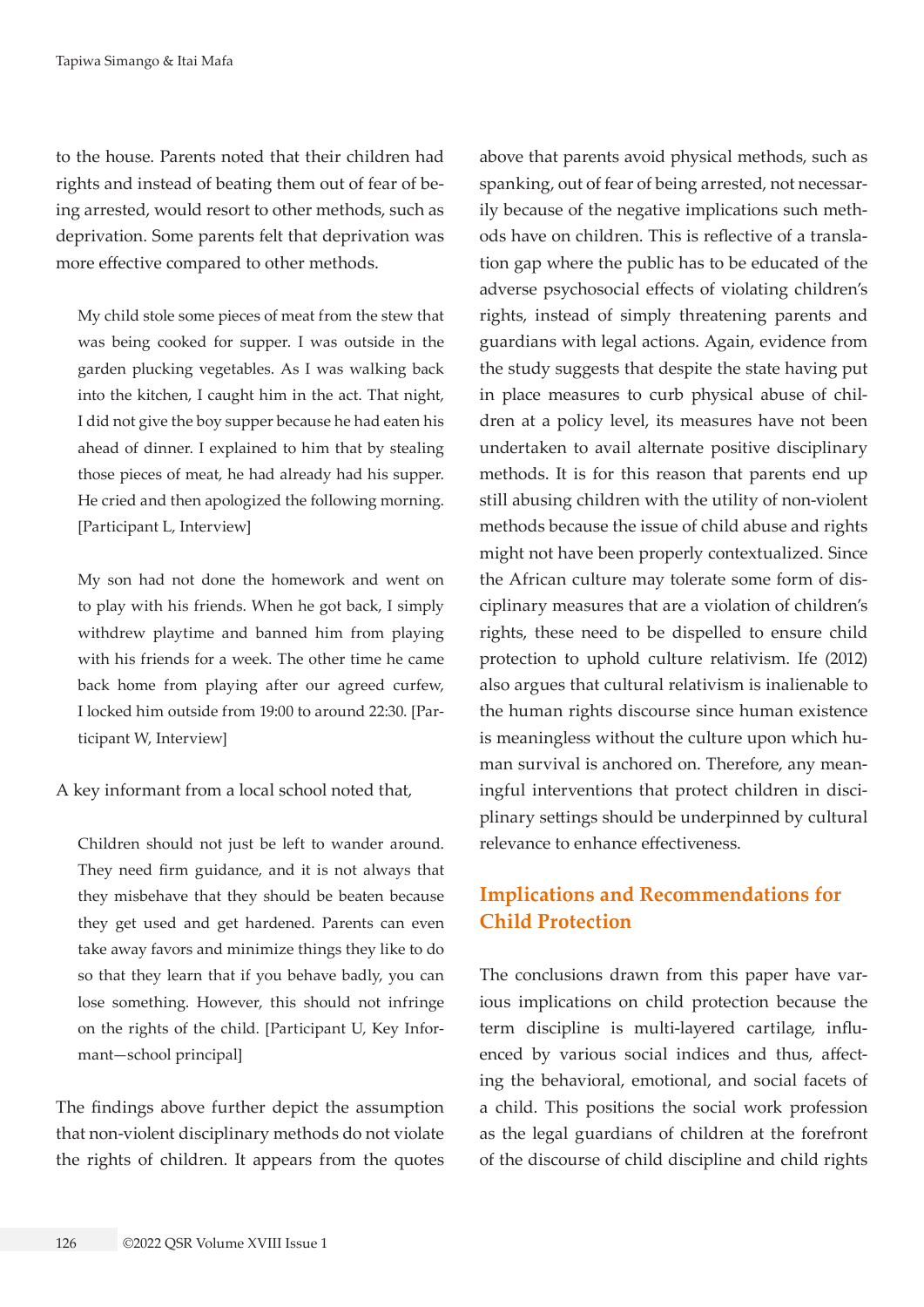violations. Firstly, despite the outlawing of corporal punishment, the study established the continued prevalence of child rights violations through violent "disciplinary" measures, such as burning and spanking. According to Article 19 of the UNCRC (1989), children should be protected from all forms of physical and mental violence, even if it means self-inflicted harm. This, therefore, questions the operationalization of child protection laws and policies that are meant to safeguard both the rights and well-being of children.

An implementation gap is also noted and this has adverse implications on the psychological, emotional, and physical development of children. Such a finding reflects on the limitation of the legalistic approach to solving social ills within societies (Mafa, Kang'ethe, and Chikadzi 2020). While it is imperative to have a legal position on the welfare of children, there is a need to look beyond the law and consider methodologies that can ensure the attitudinal change in the way that parents discipline their children. Since the findings also showed that some parents employ these because they are unaware of any alternative disciplinary practices they can adopt, social workers, through their roles as educators and advocators, in partnership with other child-friendly professions, may conduct massive educational and advocacy workshops to teach guardians and parents on child rights, child development, and child discipline. Such a holistic approach is both preventative and educational as it seeks to bring awareness instead of adopting a rather punitive approach.

From the human rights and law in social work standpoint, advocacy should go beyond mere radicalism but should be evidence-based and also framed within the legal context. Thus, social work as the pinnacle of child protection should also be

a hallmark of quality research that feeds into national child protection policy frameworks and programming. As such, a recommendation is made that social policing should be grassroots-driven and be native-oriented to curb disharmony between the law and social norms. Fundamentally, the study findings indicate a contextual dissonance between the law and the lived realities of parents. The contestation as perceived by the study participants emanates from child protection policies that do not embody the indigenous culture, which incorporates religion, as well. In this regard, it can be argued that in the context of discipline, culture can be a key determinant in both the methods employed, as well as the interventions instigated to protect children.

A key indicator is the finding that reports the continued beating of children as a method to amass these objet d'art that ultimately shape how they behave despite the provisions of the law. This augments Vygotsky's (1978) proposition that the acquisition of culture to which one belongs is key in psychological development through these artifacts. *Objets d'art*, which are societal and cultural symbols, are contrived and created by people in the culture, including the simplest of tools, such as cutlery and furniture graduating, to complex psychological *objets d'art*, such as speech, customs, beliefs, amongst others. Thus, positive cultural reorientation is a necessary intervention to dissuade negative disciplinary practices influenced and backed by culture. The paper, therefore, suggests that social workers, through research, should take due diligence in conducting comprehensive appraisals to establish the alternative disciplinary methods and their efficacy, without which children may continue facing child rights violations in the name of discipline. Such a study may also assist in identifying existent parenting capacity gaps realizing the important role that parents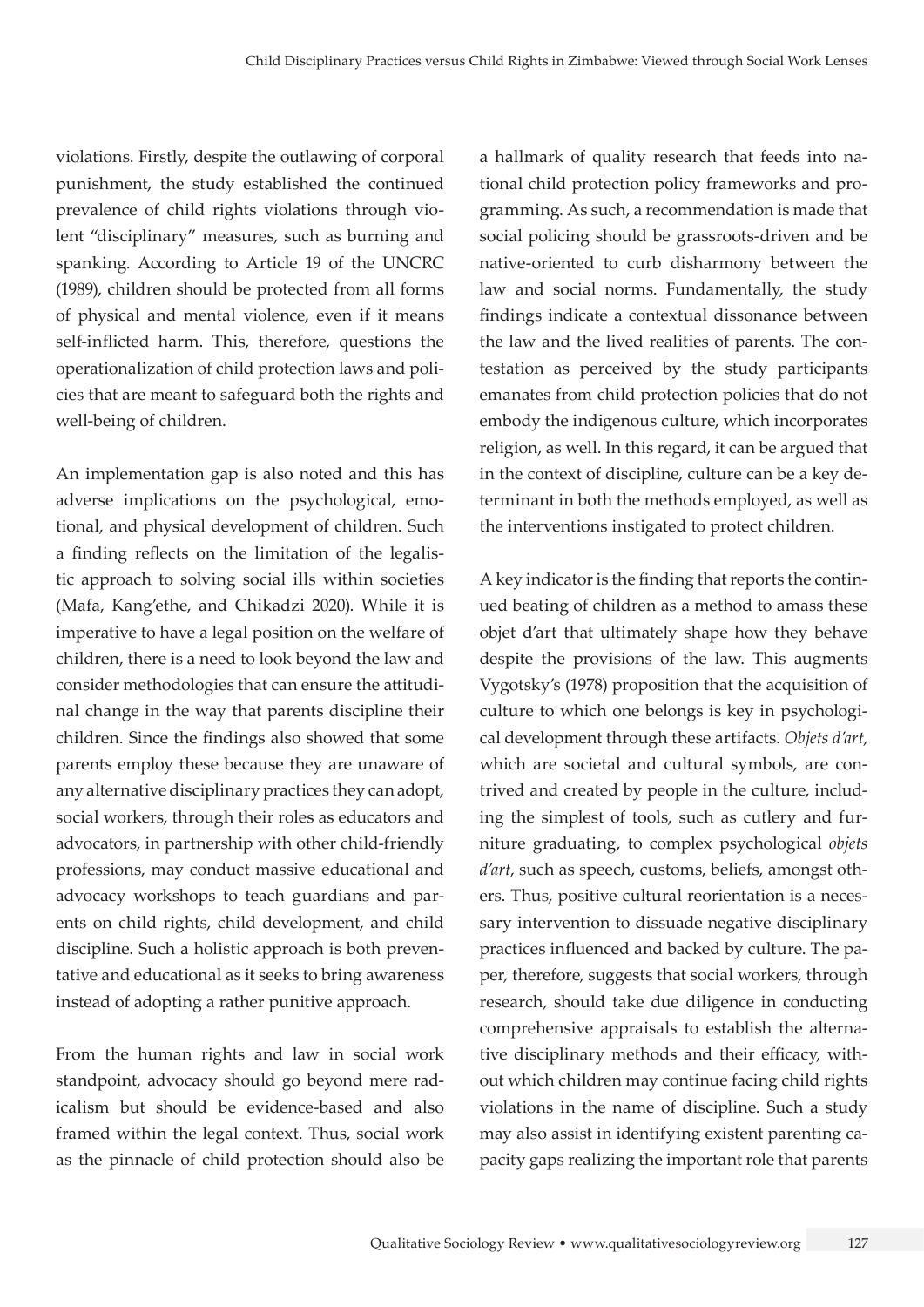play in the disciplinary process to help them adopt positive parenting practices.

Further, the findings revealed that parents may sometimes threaten or manipulate their children into secrecy when their rights are violated. Looking at this from a child protection view, such a finding is worrying and raises questions on the visibility of child protection services. While the study has already highlighted the limitation of the legal approach to handling child protection cases, there are instances where the law has to be invoked and arrange for alternative care for the child until the caregivers are socialized into good parental and disciplinary practices as stipulated in the Children's Act of Zimbabwe (2002). This is with the conviction that every decision made should be done in the best interest of the child. There is, thus, a need for community-based models that are accessible to identify and coordinate such cases for intervention through the case management system within communities and the immediate environment of the child. Such radical programming and advocacy are needed to strengthen and respond to this concealed scourge.

The study established that the absence of physical abuse does not necessarily translate to the absence of child abuse. Efforts should be made, therefore, to explore the extent to which alternate methods to discipline can also be tools for child abuse and child rights violations. From the study, certain children's rights were being violated in the absence of corporal punishment, such as the right to food, shelter, and play, amongst other things (Constitution of Zimbabwe Amendment [No. 20] Act 2013). The research contemplates that the discipline of children is a composite of innumerable factors, which emanate from the micro home environment. Henceforth,

this research contends that what is made manifest within the society as a whole is a reflection of what transpires at home. Pursuant to this, social workers should advocate for sustainable policy development that is not only pro-blue print-oriented, but that has a robust monitoring and evaluation framework that holds the state, as well as child protection actors accountable for the funding of the annexure that come with policy or law interpretation, awareness campaigns, and parental capacity development.

It is consequently recommended that there is a need for further research on contemporary debates on child discipline and child abuse towards child rights-based disciplinary practices. It also calls upon the profession through its regulatory bodies to come up with robust coordination, as well as a monitoring and evaluation mechanism to ascertain the extent to which child policies are understood and applied within communities. A recommendation is, therefore, made that child rights activists review programming to focus on holistic mitigation, preparedness, and response measures to deal with child protection issues in Zimbabwe. It can, thus, be argued that the social work profession should advocate for the use of alternate positive disciplinary methods within a guided framework, which is in sync with child protection provisions as enshrined in various statutory instruments.

This will, therefore, lead to programming that empowers both children as rights holders and also builds community resilience to child abuse. Interventions should also be culturally sensitive and embrace the principle of *Ubuntu*, which strengthens them. For this reason, Mupedziswa (1996) argues for developmental social work that is not only remedial but pro-active. At the center of it all, the protection of children should always be prioritized. In line with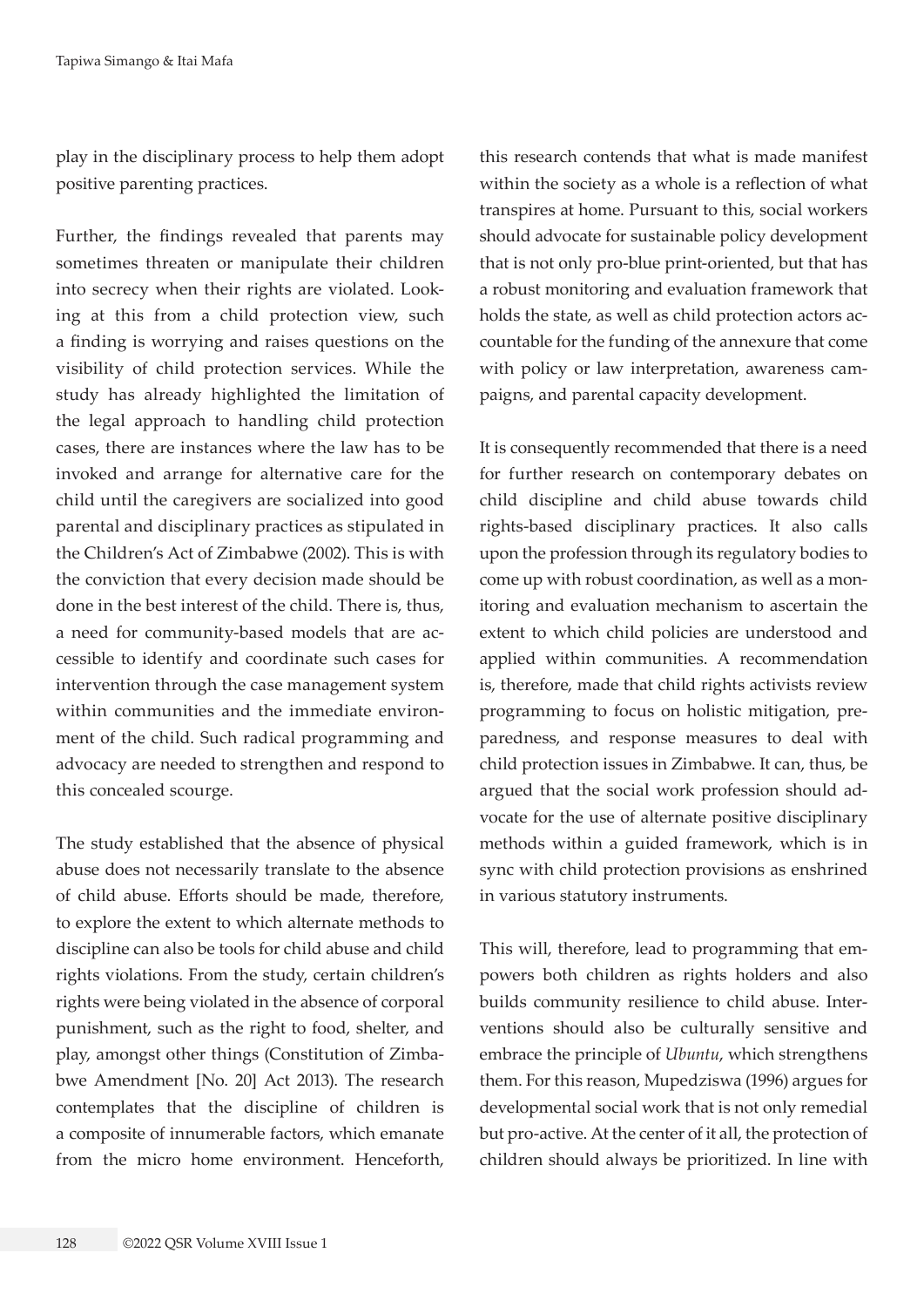the tenets of clinical-developmental social work, child discipline should not only be child-focused but thought of rhetorically in long term implications on society at large. Investments should be made at micro, meso, and macro levels to curb disciplinary issues escalating and advancing at the macro level into child delinquency.

# **Conclusion**

The study has elucidated various methods that parents employ to instill discipline in children. Implications of such methods have also been discussed from both social work and child rights perspectives. It has been established that in the wake of achieving child discipline, a myriad of child rights violations occurs in Zimbabwe, although they are rarely documented. The paper has advocated for the need for child protection actors to ensure that parental child discipline is anchored on the humanness of children, their dignity, as well as their rights. Social workers as custodians of children who have been mandated to protect children by the law have been challenged to spearhead the establishment of alternative child rights-oriented disciplinary practices and viable child protection policies in line with cultural diversity. The profession has also been encouraged to reform its service delivery to safeguard the children of Zimbabwe against the infringement of their rights.

# **References**

Amos, Patricia Mawusi. 2013. "Parenting and Culture— Evidence from Some African Communities." Retrieved October 15, 2019 ([https://www.intechopen.com/books/](https://www.intechopen.com/books/parenting-in-south-american-and-african-contexts/parenting-and-culture-evidence-from-some-african-communities) [parenting-in-south-american-and-african-contexts/parent](https://www.intechopen.com/books/parenting-in-south-american-and-african-contexts/parenting-and-culture-evidence-from-some-african-communities)[ing-and-culture-evidence-from-some-african-communities](https://www.intechopen.com/books/parenting-in-south-american-and-african-contexts/parenting-and-culture-evidence-from-some-african-communities)). doi: 10.5772/56967.

Baumrind, Diana, Robert E. Larzelere, and Peter A. Cowan. 2002. "Ordinary Physical Punishment: Is It Harmful? Comment on Gershoff." *Psychological Bulletin* 128:580-589.

Braun, Virginia and Victoria Clarke. 2006. "Using Thematic Analysis in Psychology." *Qualitative Research in Psychology* 3:77-101.

Bree, Ronan and Gerry Gallagher. 2016. "Using Microsoft Excel to Code and Thematically Analyze Qualitative Data: A Simple, Cost-Effective Approach." *All Ireland Journal of Higher Education* 8(2). Retrieved December 04, 2021 ([https://docplayer.](https://docplayer.net/53313318-Using-microsoft-excel-to-code-and-thematically-analyse-qualitative-data-a-simple-cost-effective-approach-ronan-bree.html) [net/53313318-Using-microsoft-excel-to-code-and-themati](https://docplayer.net/53313318-Using-microsoft-excel-to-code-and-thematically-analyse-qualitative-data-a-simple-cost-effective-approach-ronan-bree.html)[cally-analyse-qualitative-data-a-simple-cost-effective-ap](https://docplayer.net/53313318-Using-microsoft-excel-to-code-and-thematically-analyse-qualitative-data-a-simple-cost-effective-approach-ronan-bree.html)[proach-ronan-bree.html](https://docplayer.net/53313318-Using-microsoft-excel-to-code-and-thematically-analyse-qualitative-data-a-simple-cost-effective-approach-ronan-bree.html)).

Chemhuru, Munamato. 2010. "Revisiting the Place of Punishment in Zimbabwe's Primary and Secondary School Formal

Education System." *Journal of African Studies* and *Development* 2(7):176-183.

Constitution of Zimbabwe Amendment (No. 20) Act. 2013. Harare: Government Printers.

Dawkins, Richard MacGillivray. 1951. "The Meaning of Folktales." *Folklore* 62(4):417-429. doi: 10.1080/0015587X.1951.9718070.

Durrant, Joan and Ashley Stewart-Tufescu. 2017. "What Is 'Discipline' in the Age of Children's Rights?" *The International Journal of Children's Rights* 25. doi: 10.1163/15718182-02502007.

Duschinsky, Robert. 2012. "'Tabula Rasa' and Human Nature." *Philosophy* 87(342):509-529.

Engel, Rafael J. and Russel K. Schutt. 2009. *The Practice of Research in Social Work*. Los Angeles: Sage.

Evans, Garry W. 2006. "Child Development and the Physical Environment." *Annual Review of Psychology* 57:423-451.

Gambanga, John. 2015. *Is Corporal Punishment Really Bad for Juveniles?* Retrieved December 04, 2021 ([http://www.zbc.co.zw/](http://www.zbc.co.zw/news-categories/opinion/51619-is-corporal-punishment-reallybad-for-juveniles)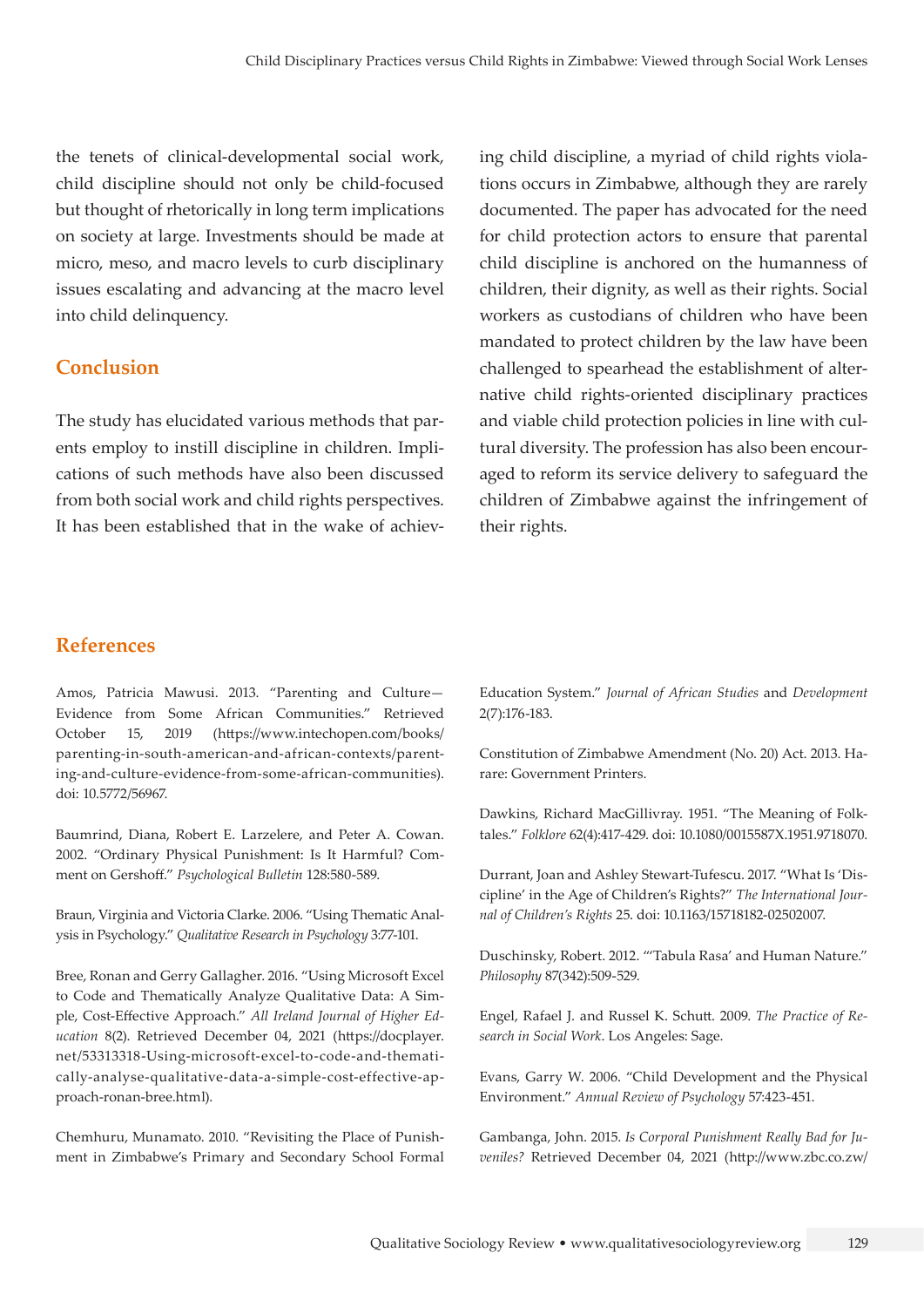[news-categories/opinion/51619-is-corporal-punishment-really](http://www.zbc.co.zw/news-categories/opinion/51619-is-corporal-punishment-reallybad-for-juveniles)[bad-for-juveniles\)](http://www.zbc.co.zw/news-categories/opinion/51619-is-corporal-punishment-reallybad-for-juveniles).

Gershoff, Elizabeth T. 2002. "Corporal Punishment, Physical Abuse, and the Burden of Proof: Reply to Baumrind*,* Larzelere, and Cowan (2002), Holden (2002), and Parke (2002)." *Psychological Bulletin* 128(4):602-611.

Gudyanga, Ephias, Fungai Mbengo, and Newman Wadesango. 2014. "Corporal Punishment in Schools: Issues and Challenges." *Mediterranean Journal of Social Sciences* 5(9):493-500.

Ife, Jim. 2012. *Human Rights and Social Work: Towards Right-Based Practice*. Cape Town: Cambridge University Press.

Mafa, Itai, Simon Kang'ethe, and Victor Chikadzi. 2020. "'Revenge Pornography' and Women Issues: Implications for Social Work Practice and Women's Rights." *Journal of Human Rights and Social Work* 5(1):118-128. doi: https://doi.org/10.1007/s41134-020-00118-0.

Makwanya, Peter, Wayne Moyo, and Trust Nyenya. 2012. "Perceptions of the Stakeholders towards the Use of Corporal Punishment in Zimbabwean Schools: A Case Study of Bulawayo." *International Journal of Asian Social Science* 2(8):1231-1239.

Mapara, Jacob. 2009. "Indigenous Knowledge Systems in Zimbabwe: Juxtaposing Postcolonial Theory." *The Journal of Pan African Studies* 3(1):139-155.

Maphosa, Cosmos and Almon Shumba. 2010. "Educators' Disciplinary Capabilities after the Banning of Corporal Punishment in South African Schools." *South African Journal of Education* 30(2):387-399.

Matope, Nogget and Tawanda Mugodzwa. 2011. "The Prevalence of Corporal Punishment in Zimbabwean Schools in the Twenty-First Century: A Case Study of Gweru." *The Dyke* 5(2):95-108.

Mugabe, Jacob Madzviti and Angela Dorcas Maposa. 2013. "Methods of Curbing Learner Misconduct in Zimbabwean Secondary Schools." *International Journal on New Trends in Education and Their Implications* 4(4):111-122.

Mugumbate, Jacob and Admire Chereni. 2019. "Using African Ubuntu Theory in Social Work with Children in Zimbabwe." *African Journal of Social Work* 9(1):27-34.

Mupedziswa, Rodrick. 1996. "The Challenges of Economic Development in an African Developing Country: Social Work in Zimbabwe." *International Social Work* 39(1):41-54. doi: [10.1177/002087289603900104](https://doi.org/10.1177/002087289603900104).

Mushohwe, Blessing. 2018. "A Ray of Hope for the Outlawing of Corporal Punishment in Zimbabwe: A Review of Recent Developments." *University of Zimbabwe Law Journal* 1(1):76-91.

Ndoma, Stephen. 2017. *AD165: Majority of Zimbabweans Want Government Out of Private Communications, Religious Speech*. Retrieved December 04, 2021 ([https://afrobarometer.org/publica](https://afrobarometer.org/publications/ad165-majority-zimbabweans-want-government-out-private-communications-religious-speech)[tions/ad165-majority-zimbabweans-want-government-out-pri](https://afrobarometer.org/publications/ad165-majority-zimbabweans-want-government-out-private-communications-religious-speech)[vate-communications-religious-speech](https://afrobarometer.org/publications/ad165-majority-zimbabweans-want-government-out-private-communications-religious-speech)).

Neubauer, Brian E., Catherin T. Witkop, and Lara Varpio. 2019. "How Phenomenology Can Help Us Learn from the Experiences of Others." *Perspectives on Medical Education* 8(2):90-97. doi: 10.1007/s40037-019-0509-2.

Organization of African Unity [OAU]. 1990. *African Charter on the Rights and Welfare of the Child*, 11 July 1990. CAB/LEG/24.9/49. Retrieved September 21, 2020 ([https://www.refworld.org/do](https://www.refworld.org/docid/3ae6b38c18.html)[cid/3ae6b38c18.html](https://www.refworld.org/docid/3ae6b38c18.html)).

Sadik, Fatma. 2018. "Children and Discipline: Investigating Secondary School Students' Perception of Discipline through Metaphors." *European Journal of Educational Research* 7:31-45. doi: 10.12973/eu-jer.7.1.31.

Shenton, Andrew. 2004. "Strategies for Ensuring Trustworthiness in Qualitative Research Projects." *Education for Information*  22(2):63-75. doi: https://doi.org/10.3233/EFI-2004-22201*.*

Shumba, Almon. 2001. "Epidemiology and Etiology of Reported Cases of Child Abuse in Zimbabwean Primary Schools." *Child Abuse and Neglect* 25:265-277.

Shumba, Almon. 2003. "Children's Rights in Schools: What Do Teachers Know?" *Child Abuse* 12:251-260.

Shumba, Almon, Amasa Philip Ndofirepi, and Martin Musengi. 2012. "An Exploratory Study of Corporal Punishment by Teachers in Zimbabwean Schools: Issues and Challenges." *International Journal of Educational Science* 4(3):279-287.

Sone, Enongene Mirabeau. 2018. "The Folktale and Social Values in Traditional Africa." *Eastern African Literary and Cultural Studies* 4(2):142-159. doi: 10.1080/23277408.2018.1485314.

Straus, Martha. 2004. "Corporal Punishment and Primary Prevention of Physical Abuse." *Child Abuse and Neglect* 24(9)1109- 1114.

The Universal Declaration of Human Rights. 1948. New York: United Nations Department of Public Information.